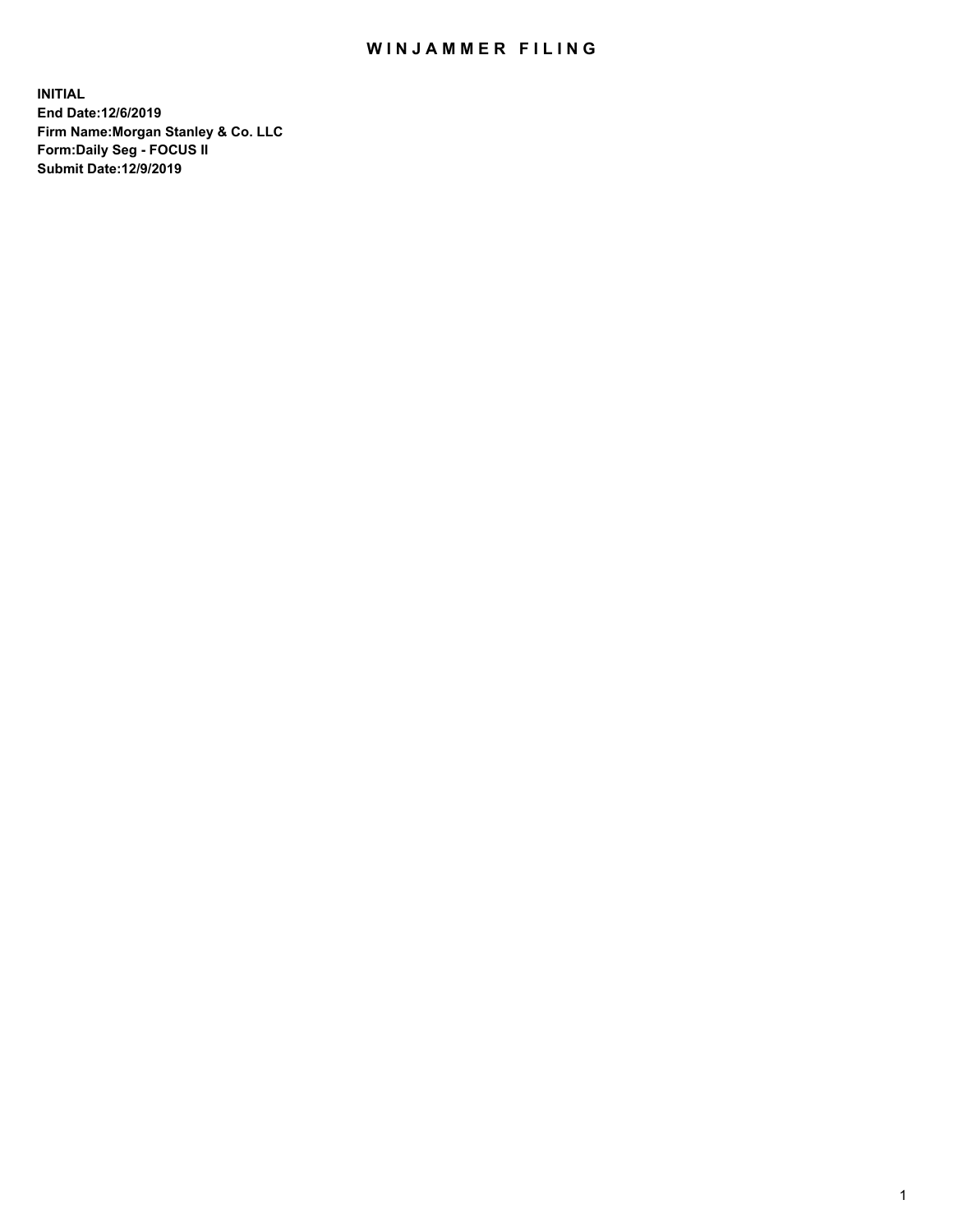**INITIAL End Date:12/6/2019 Firm Name:Morgan Stanley & Co. LLC Form:Daily Seg - FOCUS II Submit Date:12/9/2019 Daily Segregation - Cover Page**

| Name of Company                                                                                                                                                                                                                                                                                                                | Morgan Stanley & Co. LLC                                    |  |
|--------------------------------------------------------------------------------------------------------------------------------------------------------------------------------------------------------------------------------------------------------------------------------------------------------------------------------|-------------------------------------------------------------|--|
| <b>Contact Name</b>                                                                                                                                                                                                                                                                                                            | <b>Ikram Shah</b>                                           |  |
| <b>Contact Phone Number</b>                                                                                                                                                                                                                                                                                                    | 212-276-0963                                                |  |
| <b>Contact Email Address</b>                                                                                                                                                                                                                                                                                                   | lkram.shah@morganstanley.com                                |  |
| FCM's Customer Segregated Funds Residual Interest Target (choose one):<br>a. Minimum dollar amount: ; or<br>b. Minimum percentage of customer segregated funds required:% ; or<br>c. Dollar amount range between: and; or<br>d. Percentage range of customer segregated funds required between: % and %.                       | 235,000,000<br><u>0</u><br><u>00</u><br>0 <sup>0</sup>      |  |
| FCM's Customer Secured Amount Funds Residual Interest Target (choose one):<br>a. Minimum dollar amount: ; or<br>b. Minimum percentage of customer secured funds required:%; or<br>c. Dollar amount range between: and; or<br>d. Percentage range of customer secured funds required between:% and%.                            | 140,000,000<br><u>0</u><br>0 <sub>0</sub><br>0 <sub>0</sub> |  |
| FCM's Cleared Swaps Customer Collateral Residual Interest Target (choose one):<br>a. Minimum dollar amount: ; or<br>b. Minimum percentage of cleared swaps customer collateral required:% ; or<br>c. Dollar amount range between: and; or<br>d. Percentage range of cleared swaps customer collateral required between:% and%. | 92,000,000<br><u>0</u><br><u>00</u><br>0 <sup>0</sup>       |  |

Attach supporting documents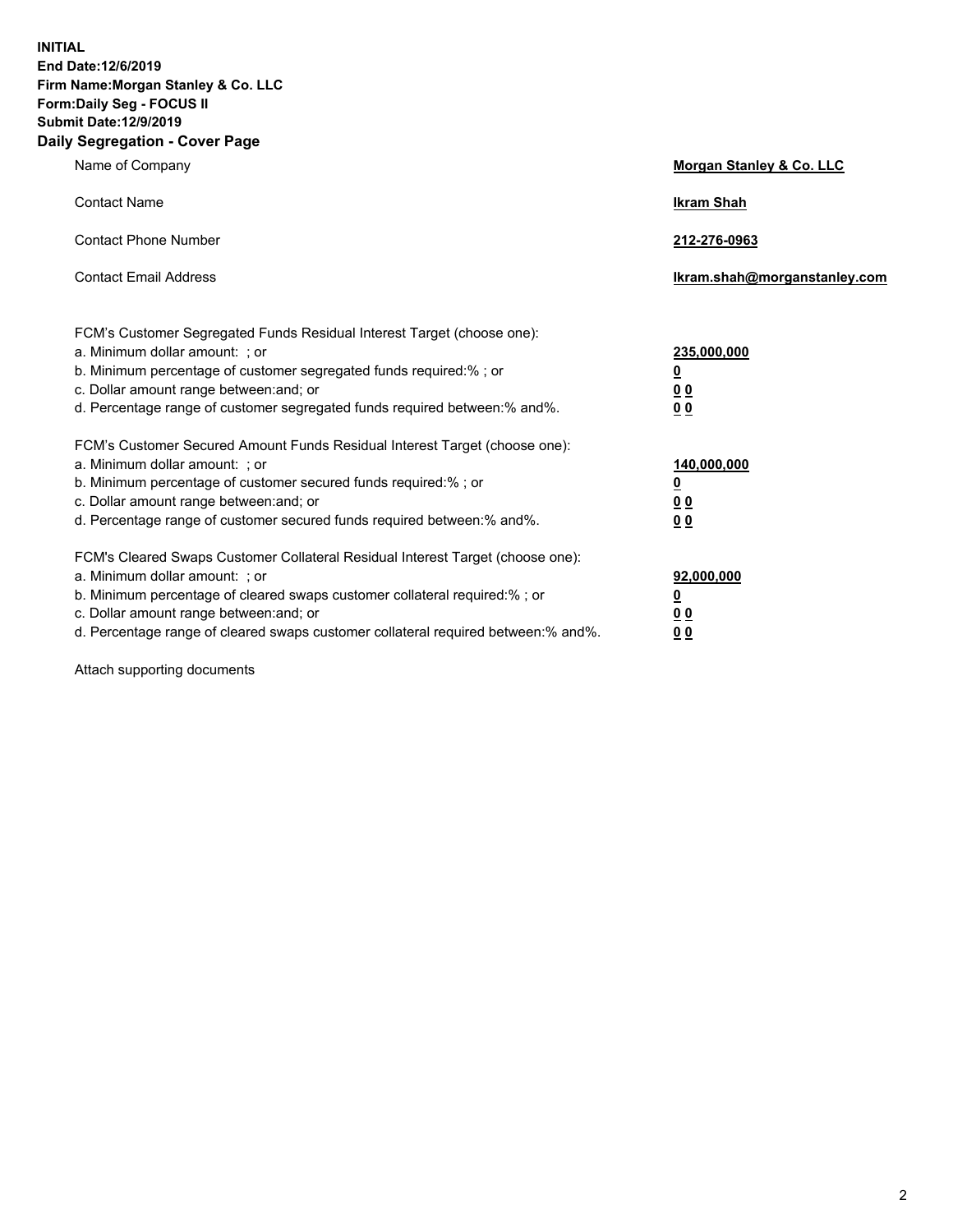## **INITIAL End Date:12/6/2019 Firm Name:Morgan Stanley & Co. LLC Form:Daily Seg - FOCUS II Submit Date:12/9/2019**

## **Daily Segregation - Secured Amounts**

|    | Foreign Futures and Foreign Options Secured Amounts                                         |                            |
|----|---------------------------------------------------------------------------------------------|----------------------------|
|    | Amount required to be set aside pursuant to law, rule or regulation of a foreign            | $0$ [7305]                 |
|    | government or a rule of a self-regulatory organization authorized thereunder                |                            |
| 1. | Net ledger balance - Foreign Futures and Foreign Option Trading - All Customers             |                            |
|    | A. Cash                                                                                     | 2,865,784,948 [731         |
|    | B. Securities (at market)                                                                   | 2,357,827,419 [731         |
| 2. | Net unrealized profit (loss) in open futures contracts traded on a foreign board of trade   | 367,700,978 [7325]         |
| 3. | Exchange traded options                                                                     |                            |
|    | a. Market value of open option contracts purchased on a foreign board of trade              | 4,560,090 [7335]           |
|    | b. Market value of open contracts granted (sold) on a foreign board of trade                | <b>-8,198,082</b> [7337]   |
| 4. | Net equity (deficit) (add lines 1.2. and 3.)                                                | 5,587,675,353 [734         |
| 5. | Account liquidating to a deficit and account with a debit balances - gross amount           | 121,907,157 [7351]         |
|    | Less: amount offset by customer owned securities                                            | -121,461,369 [7352         |
| 6. | Amount required to be set aside as the secured amount - Net Liquidating Equity              | 5,588,121,141 [735         |
|    | Method (add lines 4 and 5)                                                                  |                            |
| 7. | Greater of amount required to be set aside pursuant to foreign jurisdiction (above) or line | 5,588,121,141 [736         |
|    | 6.                                                                                          |                            |
|    | FUNDS DEPOSITED IN SEPARATE REGULATION 30.7 ACCOUNTS                                        |                            |
| 1. | Cash in banks                                                                               |                            |
|    | A. Banks located in the United States                                                       | 164,613,919 [7500]         |
|    | B. Other banks qualified under Regulation 30.7                                              | 461,629,970 [7520]         |
|    |                                                                                             | [7530]                     |
| 2. | Securities                                                                                  |                            |
|    | A. In safekeeping with banks located in the United States                                   | 536,252,627 [7540]         |
|    | B. In safekeeping with other banks qualified under Regulation 30.7                          | 0 [7560] 536,252,6         |
| 3. | Equities with registered futures commission merchants                                       |                            |
|    | A. Cash                                                                                     | 8,082,878 [7580]           |
|    | <b>B.</b> Securities                                                                        | $0$ [7590]                 |
|    | C. Unrealized gain (loss) on open futures contracts                                         | -353,967 [7600]            |
|    | D. Value of long option contracts                                                           | $0$ [7610]                 |
|    | E. Value of short option contracts                                                          | 0 [7615] 7,728,911         |
| 4. | Amounts held by clearing organizations of foreign boards of trade                           |                            |
|    | A. Cash                                                                                     | $0$ [7640]                 |
|    | <b>B.</b> Securities                                                                        | $0$ [7650]                 |
|    | C. Amount due to (from) clearing organization - daily variation                             | $0$ [7660]                 |
|    | D. Value of long option contracts                                                           | $0$ [7670]                 |
|    | E. Value of short option contracts                                                          | 0 [7675] 0 [7680]          |
| 5. | Amounts held by members of foreign boards of trade                                          |                            |
|    | A. Cash                                                                                     | 2,424,335,342 [770         |
|    | <b>B.</b> Securities                                                                        | 1,821,574,792 [771         |
|    | C. Unrealized gain (loss) on open futures contracts                                         | 368,054,945 [7720]         |
|    | D. Value of long option contracts                                                           | 4,560,090 [7730]           |
|    | E. Value of short option contracts                                                          | <u>-8,198,082</u> [7735] 4 |
|    |                                                                                             | [7740]                     |
| 6. | Amounts with other depositories designated by a foreign board of trade                      | $0$ [7760]                 |
| 7. | Segregated funds on hand                                                                    | $0$ [7765]                 |
| 8. | Total funds in separate section 30.7 accounts                                               | 5,780,552,514 [777         |
| 9. | Excess (deficiency) Set Aside for Secured Amount (subtract line 7 Secured Statement         | 192,431,373 [7380]         |
|    | Page 1 from Line 8)                                                                         |                            |

- 10. Management Target Amount for Excess funds in separate section 30.7 accounts **140,000,000** [7780]
- 11. Excess (deficiency) funds in separate 30.7 accounts over (under) Management Target **52,431,373** [7785]

84,948 [7315] B. Securities (at market) **2,357,827,419** [7317]

75,353 [7345] Less: amount offset by customer owned securities **-121,461,369** [7352] **445,788** [7354] **5,588,121,141** [7355]

## **5,588,121,141** [7360]

B. Other banks qualified under Regulation 30.7 **461,629,970** [7520] **626,243,889**

 $536,252,627$  [7570]

E. Value of short option contracts **0** [7615] **7,728,911** [7620]

**85,342** [7700] B. Securities **1,821,574,792** [7710] E. Value of short option contracts **-8,198,082** [7735] **4,610,327,087 82,514** [7770] **192,431,373** [7380]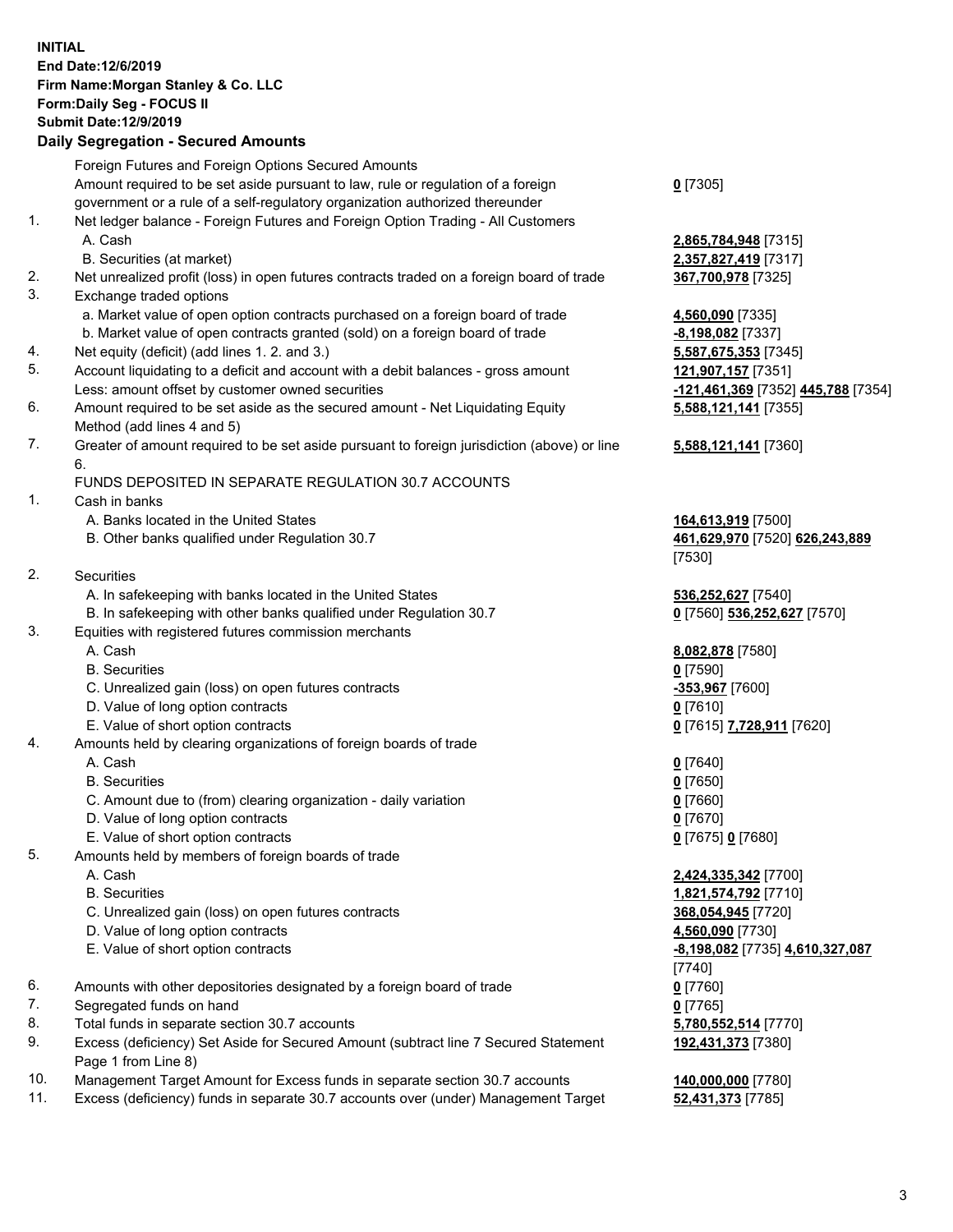**INITIAL End Date:12/6/2019 Firm Name:Morgan Stanley & Co. LLC Form:Daily Seg - FOCUS II Submit Date:12/9/2019 Daily Segregation - Segregation Statement** SEGREGATION REQUIREMENTS(Section 4d(2) of the CEAct) 1. Net ledger balance A. Cash **9,227,732,561** [7010] B. Securities (at market) **6,043,116,266** [7020] 2. Net unrealized profit (loss) in open futures contracts traded on a contract market **1,100,086,174** [7030] 3. Exchange traded options A. Add market value of open option contracts purchased on a contract market **334,324,611** [7032] B. Deduct market value of open option contracts granted (sold) on a contract market **-248,066,536** [7033] 4. Net equity (deficit) (add lines 1, 2 and 3) **16,457,193,076** [7040] 5. Accounts liquidating to a deficit and accounts with debit balances - gross amount **408,918,500** [7045] Less: amount offset by customer securities **-405,600,804** [7047] **3,317,696** [7050] 6. Amount required to be segregated (add lines 4 and 5) **16,460,510,772** [7060] FUNDS IN SEGREGATED ACCOUNTS 7. Deposited in segregated funds bank accounts A. Cash **3,973,498,249** [7070] B. Securities representing investments of customers' funds (at market) **0** [7080] C. Securities held for particular customers or option customers in lieu of cash (at market) **741,704,450** [7090] 8. Margins on deposit with derivatives clearing organizations of contract markets A. Cash **6,581,669,363** [7100] B. Securities representing investments of customers' funds (at market) **0** [7110] C. Securities held for particular customers or option customers in lieu of cash (at market) **5,301,411,816** [7120] 9. Net settlement from (to) derivatives clearing organizations of contract markets **52,018,006** [7130] 10. Exchange traded options A. Value of open long option contracts **334,324,611** [7132] B. Value of open short option contracts **-248,066,536** [7133] 11. Net equities with other FCMs A. Net liquidating equity **11,245,896** [7140] B. Securities representing investments of customers' funds (at market) **0** [7160] C. Securities held for particular customers or option customers in lieu of cash (at market) **0** [7170] 12. Segregated funds on hand **0** [7150] 13. Total amount in segregation (add lines 7 through 12) **16,747,805,855** [7180] 14. Excess (deficiency) funds in segregation (subtract line 6 from line 13) **287,295,083** [7190]

- 15. Management Target Amount for Excess funds in segregation **235,000,000** [7194]
- 16. Excess (deficiency) funds in segregation over (under) Management Target Amount Excess

**52,295,083** [7198]